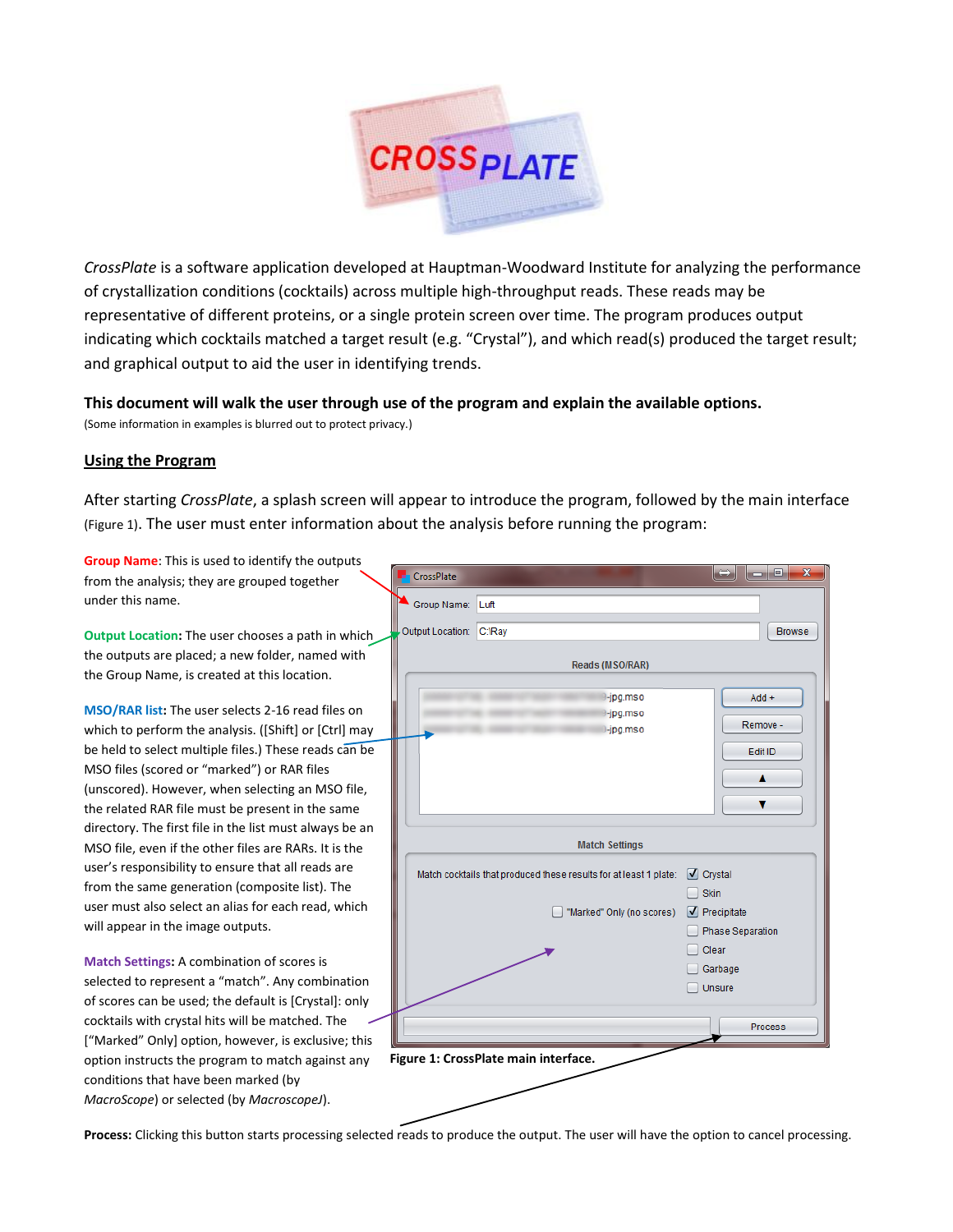## **Analysis**

CrossPlate examines every MSO file in the list, comparing each cocktail's scores with the pattern indicated by the user. Whenever a score match is found for a cocktail *in at least one MSO*, an image output is created for that cocktail (Figure 2).



**Figure 2: Image output (per matching cocktail). At left is a listing of the cocktail composition being represented. An image of the cocktail's result from each read is shown, along with the scores that were given to each image. A "bulls-eye" icon is drawn on the image(s) that matched the selected condition – in this case, "Crystal".**

As mentioned before, reads can be included using either MSO (MacroScope Output) files **or** RAR (image archive) files. Only MSO files are "scored", containing information about the experiments that can be used to find matches. Any RAR-only reads included are ignored for purposes of matching; but images are still displayed in the case that the cocktail in question had a match in one of the MSO reads. Because only MSO files contain the score information required to match, one of the reads must always be an MSO file. Also note that an MSO file does not contain any images; therefore, each MSO file selected must have a corresponding RAR file in the same folder.

MSO files may also be saved from MacroScope or MacroscopeJ without being scored; these MSOs contain cocktails that were "marked" or "selected" as being interesting (vs. other cocktails). Therefore, CrossPlate contains an option to match marked conditions and ignored unmarked ones. Since the match is not dependent on scores, this option is exclusive (cannot be chosen along with a "score" pattern).

Here are some examples of how the analysis can be set up:

- 1.) The user chooses "aaa.mso", "bbb.mso", "ccc.mso" 3 *scored* MSO files; and opts to identify "Crystal". Whenever CrossPlate comes across a cocktail that had a crystal in at least 1 read, an output image (Figure 2) will be produced, indicating which read had the crystal. (Note that "aaa.rar", "bbb.rar", and "ccc.rar" must all be present in the same folder with the MSO files.)
- 2.) The user chooses "aaa.mso" a *scored* MSO file and "ddd.rar". CrossPlate will create an image output for any cocktail that had a match in "aaa.mso"; and will also include the corresponding cocktail image from "ddd.rar". Nothing from the RAR, however, can be used to produce a match.
- 3.) The user chooses "xxx.mso" and "yyy.mso" 2 *unscored* MSO files; and selects the ["Marked" Only] option. All entries from either MSO file (i.e., which were marked in MacroScope) will be counted as a match; and an output image will be produced, indicating which image was marked.